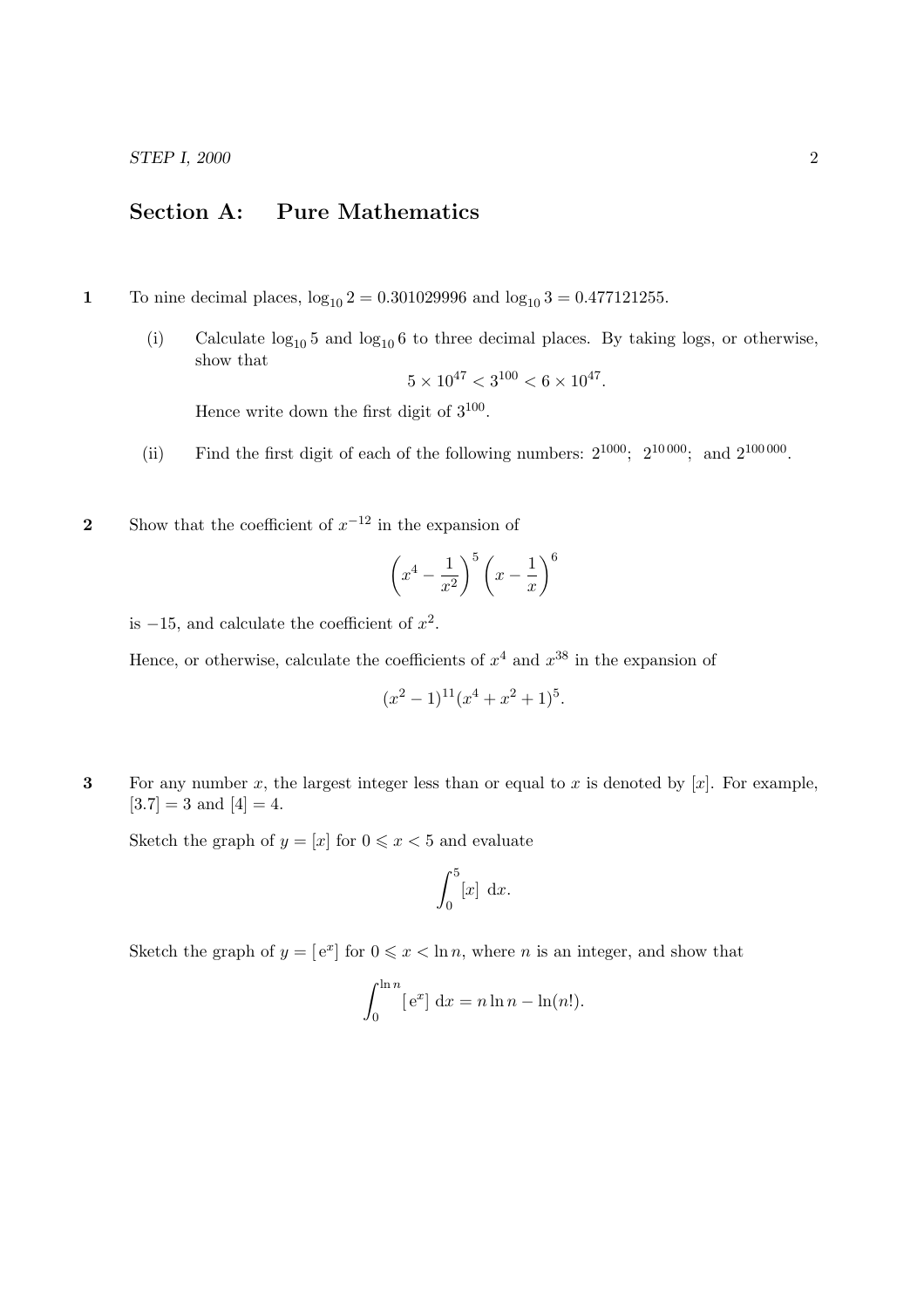STEP I, 2000 3

4 (i) Show that, for 
$$
0 \le x \le 1
$$
, the largest value of  $\frac{x^6}{(x^2+1)^4}$  is  $\frac{1}{16}$ .

(ii) Find constants  $A, B, C$  and  $D$  such that, for all  $x$ ,

$$
\frac{1}{(x^{2}+1)^{4}} = \frac{d}{dx} \left( \frac{Ax^{5} + Bx^{3} + Cx}{(x^{2}+1)^{3}} \right) + \frac{Dx^{6}}{(x^{2}+1)^{4}}.
$$

(iii) Hence, or otherwise, prove that

$$
\frac{11}{24} \leqslant \int_0^1 \frac{1}{(x^2+1)^4} \, \mathrm{d}x \leqslant \frac{11}{24} + \frac{1}{16} \, .
$$

5 Arthur and Bertha stand at a point O on an inclined plane. The steepest line in the plane through O makes an angle  $\theta$  with the horizontal. Arthur walks uphill at a steady pace in a straight line which makes an angle  $\alpha$  with the steepest line. Bertha walks uphill at the same speed in a straight line which makes an angle  $\beta$  with the steepest line (and is on the same side of the steepest line as Arthur). Show that, when Arthur has walked a distance d, the distance between Arthur and Bertha is  $2d|\sin \frac{1}{2}(\alpha - \beta)|$ . Show also that, if  $\alpha \neq \beta$ , the line joining Arthur and Bertha makes an angle  $\phi$  with the vertical, where

$$
\cos \phi = \sin \theta \sin \frac{1}{2}(\alpha + \beta).
$$

6 Show that

$$
x^{2} - y^{2} + x + 3y - 2 = (x - y + 2)(x + y - 1)
$$

and hence, or otherwise, indicate by means of a sketch the region of the  $x-y$  plane for which

$$
x^2 - y^2 + x + 3y > 2.
$$

Sketch also the region of the  $x-y$  plane for which

$$
x^2 - 4y^2 + 3x - 2y < -2.
$$

Give the coordinates of a point for which both inequalities are satisfied or explain why no such point exists.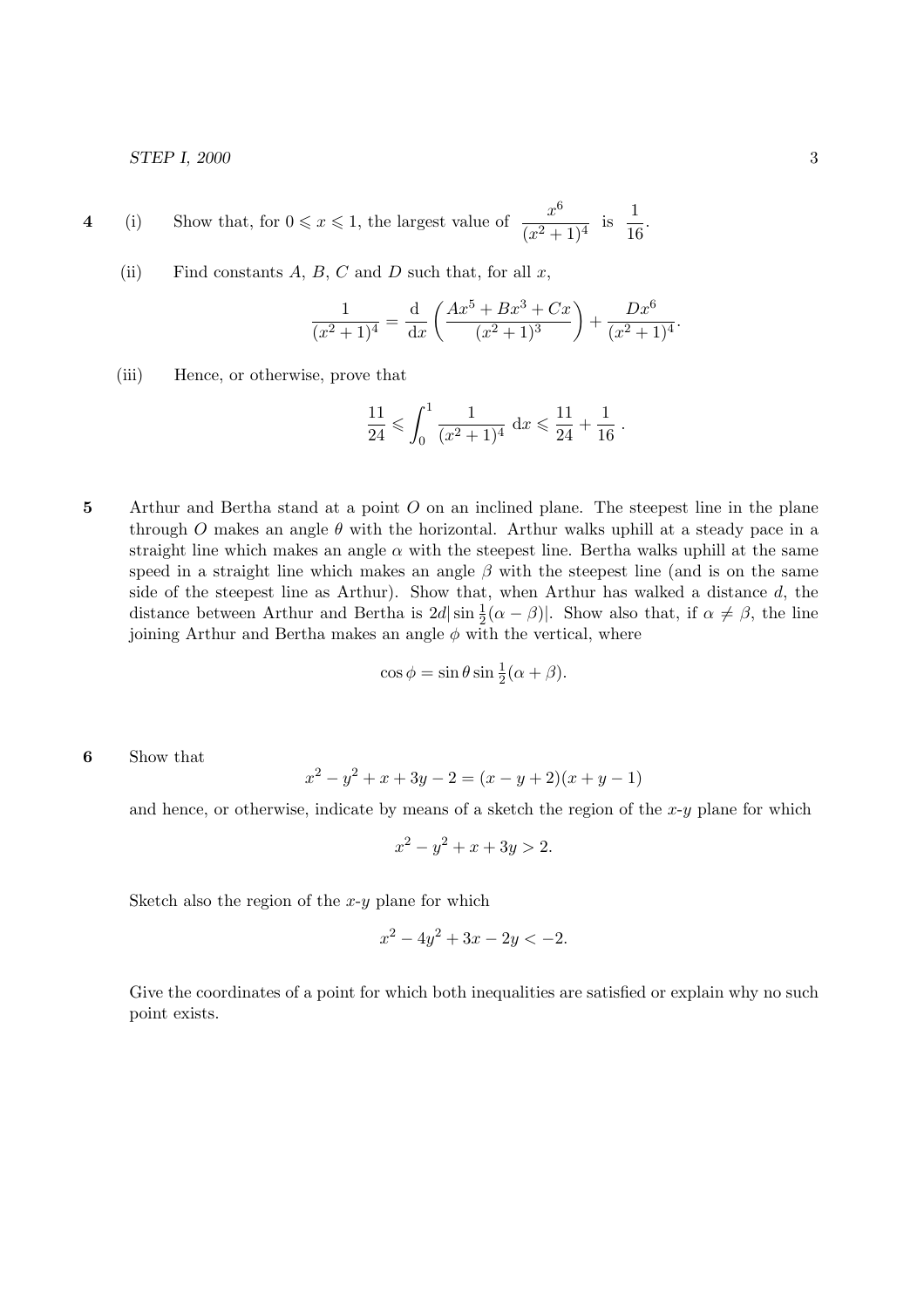7 Let

$$
f(x) = ax - \frac{x^3}{1+x^2},
$$

where a is a constant. Show that, if  $a \geq 9/8$ , then  $f'(x) \geq 0$  for all x.

8 Show that

$$
\int_{-1}^{1} |x e^{x}| dx = - \int_{-1}^{0} x e^{x} dx + \int_{0}^{1} x e^{x} dx
$$

and hence evaluate the integral.

Evaluate the following integrals:

 $-\pi$ 

(i) 
$$
\int_0^4 |x^3 - 2x^2 - x + 2| dx
$$
;  
(ii)  $\int_0^{\pi} |\sin x + \cos x| dx$ .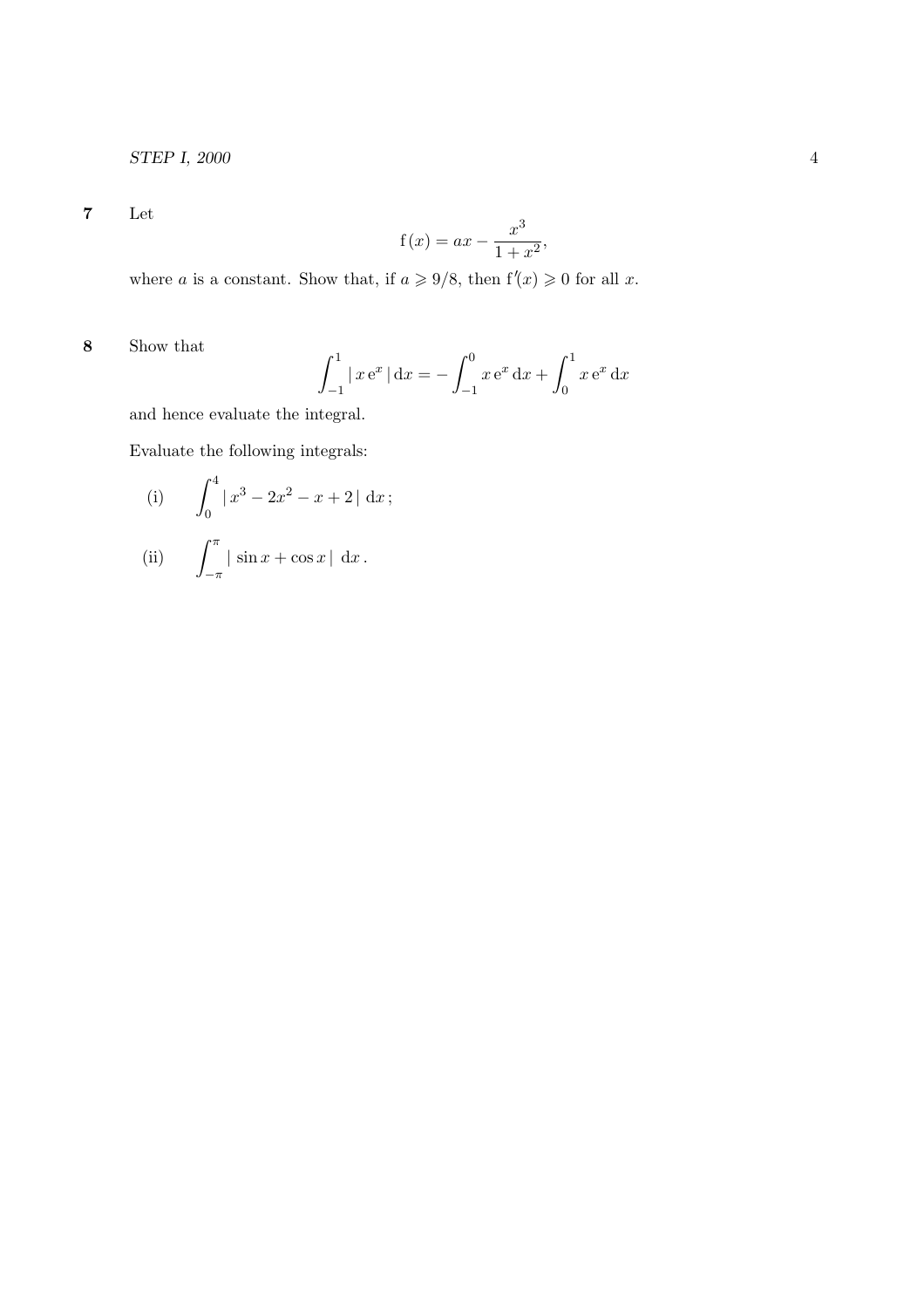## Section B: Mechanics

9 A child is playing with a toy cannon on the floor of a long railway carriage. The carriage is moving horizontally in a northerly direction with acceleration a. The child points the cannon southward at an angle  $\theta$  to the horizontal and fires a toy shell which leaves the cannon at speed V. Find, in terms of a and g, the value of  $\tan 2\theta$  for which the cannon has maximum range (in the carriage).

If a is small compared with q, show that the value of  $\theta$  which gives the maximum range is approximately π a

$$
\frac{\pi}{4} + \frac{\alpha}{2g},
$$
 and show that the maximum range is approximately 
$$
\frac{V^2}{g} + \frac{V^2 a}{g^2}.
$$

10 Three particles  $P_1$ ,  $P_2$  and  $P_3$  of masses  $m_1$ ,  $m_2$  and  $m_3$  respectively lie at rest in a straight line on a smooth horizontal table.  $P_1$  is projected with speed v towards  $P_2$  and brought to rest by the collision. After  $P_2$  collides with  $P_3$ , the latter moves forward with speed v. The coefficients of restitution in the first and second collisions are  $e$  and  $e'$ , respectively. Show that

$$
e' = \frac{m_2 + m_3 - m_1}{m_1}.
$$

Show that  $2m_1 \geq m_2 + m_3 \geq m_1$  for such collisions to be possible.

If  $m_1$ ,  $m_3$  and v are fixed, find, in terms of  $m_1$ ,  $m_3$  and v, the largest and smallest possible values for the final energy of the system.

11 A rod AB of length 0.81 m and mass 5 kg is in equilibrium with the end A on a rough floor and the end  $B$  against a very rough vertical wall. The rod is in a vertical plane perpendicular to the wall and is inclined at  $45^{\circ}$  to the horizontal. The centre of gravity of the rod is at  $G$ , where  $AG = 0.21$  m. The coefficient of friction between the rod and the floor is 0.2, and the coefficient of friction between the rod and the wall is 1.0. Show that the friction cannot be limiting at both A and B.

A mass of 5 kg is attached to the rod at the point P such that now the friction is limiting at both A and B. Determine the length of AP.